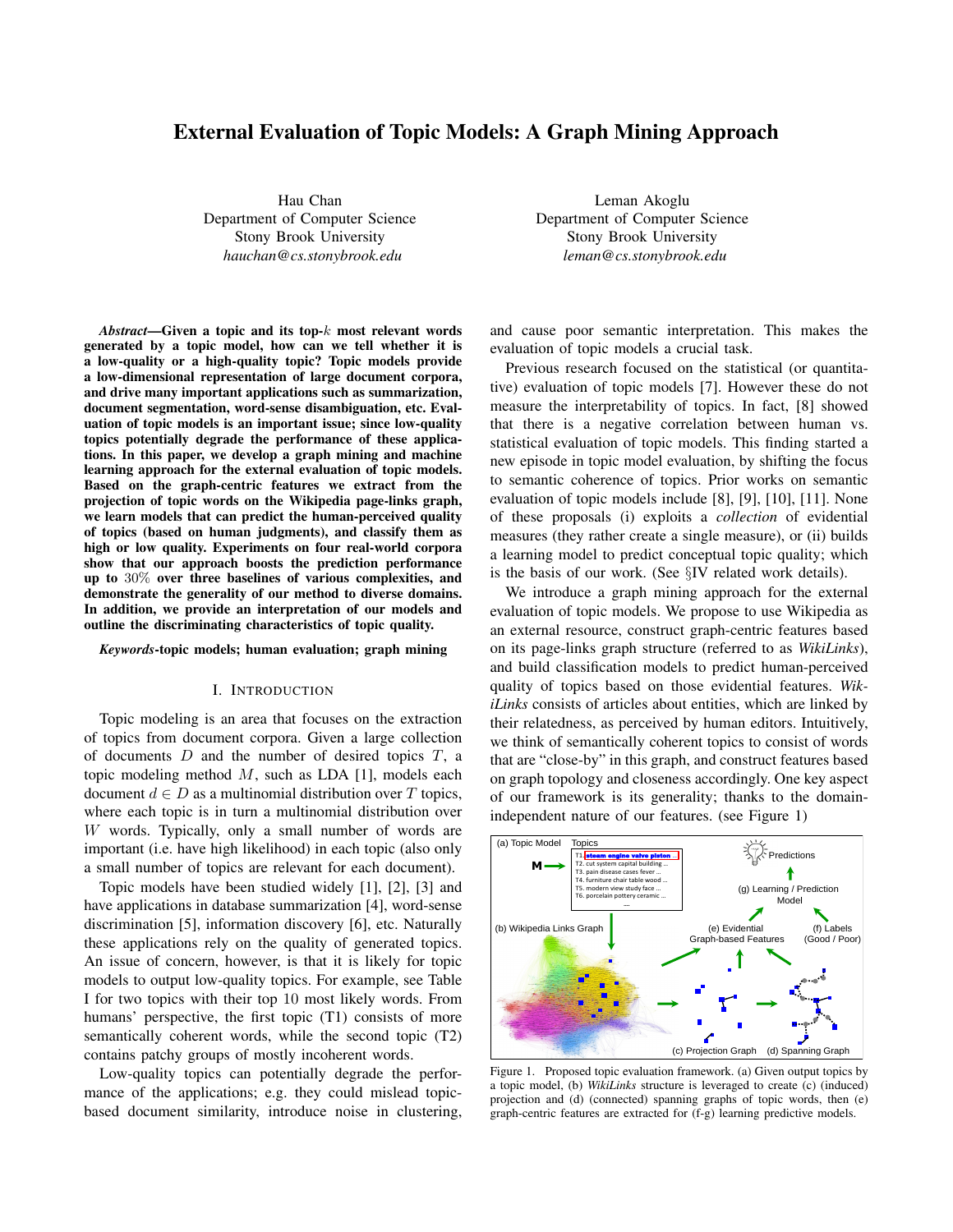Table I EXAMPLE TOPICS T1 (HIGH-QUALITY) AND T2 (LOW-QUALITY) OF A TOPIC MODEL. T1: steam, engine, valve, piston, cylinder, pressure, boiler, air, pump, pipe T2: cut, system, capital, pointed, opening, building, character, round, france, paris

### II. PROPOSED FRAMEWORK

# *A. Problem Definitions*

We consider the topic quality prediction problem under two settings: (1) absolute and (2) relative quality prediction.

Our main problem aims to build models to predict the absolute, or the human-perceived, quality of the topics. Here, scores provided by several human judges determine the positive and negative class training labels.

• (P1) Absolute (Human-Perceived) Quality Prediction: Given a topic (i.e. a set of  $k$  words), predict its quality (good/poor) as judged by humans.

We also study a related classification task of predicting relative quality of topic words. Each topic output by a topic model consists of a sequence of  $K$  words sorted by their relevance to the topic. We treat the top- $k$  (out of  $K$ ) words of the topics as the positive (i.e. good) class examples, and bottom- $k$  words as the negative (i.e. poor) class examples. Obtaining good prediction accuracy on this task would prove *WikiLinks* a good external resource.

• (P2) Relative Quality Prediction: Discriminate good versus poor quality topics defined by top- $k$  versus bottom- $k$  words, respectively.

# *B. Wikipedia Links Graph*

Wikipedia page-links dataset contains internal links between Wikipedia articles (i.e. entities)<sup>1</sup>. As such, the pagelinks data lends itself for a graph representation (which we call the *WikiLinks* graph) in which nodes denote Wikipedia entities, and edges capture the internal link relations among the Wikipedia articles

For example, let us consider the entity steam. The corresponding Wiki-page can be found at http://en.wikipedia. org/wiki/Steam. Other Wiki-pages can be reached from this page by following hyperlinks on this page, e.g., the page on piston (http://en.wikipedia.org/wiki/Piston) and mist (http://en.wikipedia.org/wiki/Mist) are among those other, related entities. As such, the nodes piston and mist are 1-hop away from steam, thus are its direct neighbors.

*WikiLinks* is an excellent resource to guide for humanperceived evaluation of topic qualities, exactly because it is created by humans themselves—the entities are linked by their relatedness, as perceived by human editors.

Our key insight is to exploit the "graph-closeness" of related entities in *WikiLinks* to quantify the semantic quality of topics. Intuitively, the words of a semantically coherent topic, such as {steam engine valve piston ...}, would have high proximity in the *WikiLinks*. In fact, the wiki-page for engine directly links to steam, and steam links to engine through steam-engine, putting these two words respectively 1-2 hops away each direction.

# *C. Projection and Spanning Graphs*

We next provide definitions for topic subgraphs. Consider the *WikiLinks* graph  $G(N, E)$  with node set N, edge set E (undirected or directed). Let  $W$  denote the set of  $k$  topic words, i.e.  $|W| = k$ . We project the topic words onto *WikiLinks* by *mapping* each word to a node (or entity) in the graph. In general, not all words will exist in *WikiLinks*, that is,  $|N \cap W| \leq k$ . We denote the mapped word set as  $M = N \cap W \subseteq W$ .

• Topic projection graph is a subgraph  $g_M(M, E_M)$ induced on  $G$  with node set  $M$  and edge set  $E_M$ :  $\{(u, v) \in E, u \in M \land v \in M\}.$ 

This graph may potentially consist of multiple disconnected components. In order to obtain a connected graph, we use a set of additional, connector nodes  $C \subseteq N$  to build a graph that *spans* the topic words.

• Topic spanning graph is a subgraph  $g_S(M \cup C, E_S)$ with node set  $U = M \cup C$  and edge set  $E_S : \{(u, v) \in$  $E, u \in U \wedge v \in U$ .

Ideally, the spanning graph contains the minimal set  $C$  to make the projection graph connected. However, it is NP-hard to find the minimal set, by reduction from the Steiner tree problem [12]). Therefore, we use the Minimum Spanning Tree (MST) approximation of the Steiner tree problem.

To construct the spanning graph, we first compute the pairwise shortest paths among  $u, v \in M$  nodes to build a graph  $g_{SP}$  with edge weights (or shortest path lengths)  $w(u, v)$ . For undirected *WikiLinks*,  $g_{SP}$  is a complete graph as all nodes have paths from one to another (i.e. *WikiLinks* is a weakly connected graph). For directed *WikiLinks*,  $q_{SP}$  may contain missing edges as not all nodes have a *directed* path to others (i.e. *WikiLinks* contains multiple strongly connected components). Next we find the MST of  $g_{SP}$ , and *expand* each shortest path to include the (set of) connector nodes C. Note that the spanning graph may no longer be a tree but may contain loops due to the intersection of the connector node sets of the paths. In Figure 2, we show the projection and spanning graphs for the topics T1 and T2 of Table I.

### *D. From Topic Subgraphs to Graph-Centric Features*

There are many features one could extract from a given graph. We want features that could potentially help differentiate good topics from poor ones. Good-quality topic words are conjectured to lie "close-by" in *WikiLinks*, reachable with many short paths from one another. On the other hand,

<sup>1</sup>http://wiki.dbpedia.org/Downloads38#wikipedia-pagelinks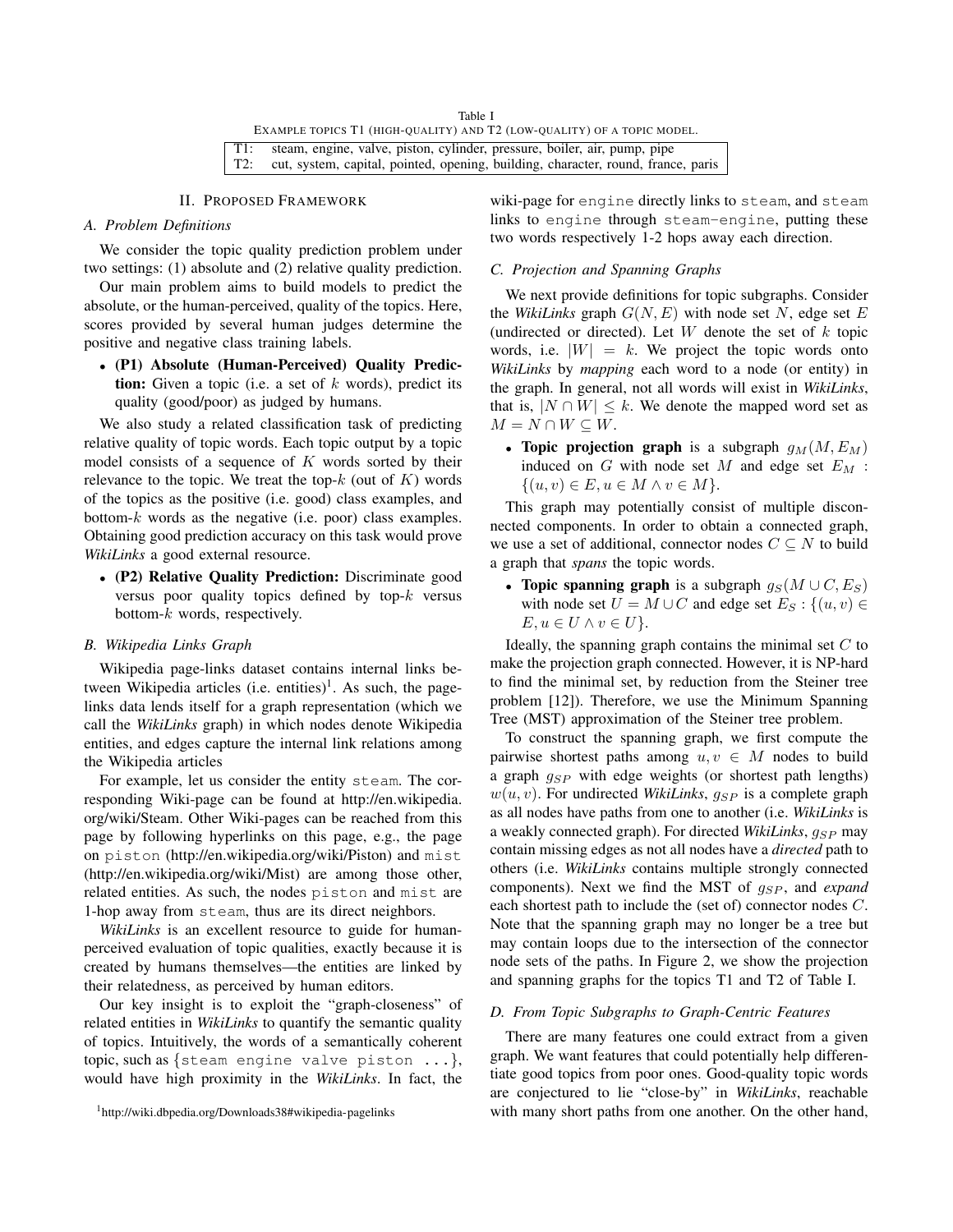

Figure 2. Projection and spanning graphs,  $g_M$  and  $g_S$  respectively, for the two example topics T1 and T2 as given in Table I. Blue square: mapped topic word ∈ M, dotted white square: missing word from *WikiLinks*, gray oval: connector node ∈ C.

the words of a poor topic would be separated in the graph topology. We can observe that these insights hold for T1 (good) and T2 (poor) of Table I in Figure 2. Specifically, T1 contains more words that exist in *WikiLinks* (i.e. words that map to *WikiLinks* nodes), consists of fewer connected components in its projection subgraph (i.e. more nodes with direct connection), requires fewer connector nodes to build its spanning graph, and so on. Using these observations, we construct features based on graph topology and closeness.

Table II gives the list of features we constructed. In total, we have 19 features capturing the key topological properties of the projection and spanning subgraphs, as well as the closeness measures of the topic words in the original *WikiLinks* graph.<sup>2</sup> We group our features into three: PROJ; features of the projection graph, D-SPAN; topological features of the directed spanning graph  $g_S$ , and D-SP; features capturing the pairwise reachability between the topic words.

# *E. Generating Case Libraries*

We used news articles, books, and medical documents as our corpora. Descriptions of the datasets are in Table III.

For the prediction of the human-perceived (absolute) quality of topics (P1), we used the BOOKS and NEWS corpora, as previously used in [10], [11].<sup>3</sup> They consist of  $T = 120$  and  $T = 117$  topics, respectively. We considered the topics to consist of their top-10 words. All 237 topics were presented to 9 human judges. The judges were given guidelines on how to judge the *goodness* of the topics, and decide to what extent the topics were coherent, interpretable, meaningful, and easy-to-label with a short subject heading. They were also shown examples of good and bad topics. These nine judges evaluated the topics and provided annotations for each topic in 3-point scale: 1: 'good', 2: 'mediocre', 3: 'poor'. Topics with average rating below 1.5 are assigned to class 1 (good), and 0 (poor) otherwise. Examples of training topics from BOOKS (top few words) are given below (average rating in parentheses):

Table II EVIDENTIAL FEATURES USED IN MODEL LEARNING: PROJ, D-SPAN, AND D-SP EXTRACTED FROM PROJECTION GRAPH, SPANNING GRAPH, AND PAIRWISE SHORTEST PATHS OF TOPIC WORDS ON *WikiLinks*, RESPECTIVELY. (MST: MINIMUM SPANNING TREE)

| WikiLinks Feature                           | <b>Description</b>                                                    |  |  |
|---------------------------------------------|-----------------------------------------------------------------------|--|--|
|                                             | PROJ: Topic projection $\overline{\text{graph}(g_M)}$ features (4)    |  |  |
| $q_M NumMiss$                               | missing words: $k -  M $                                              |  |  |
| $q_M NumConnComp$                           | connected components in $q_M$                                         |  |  |
| $q_M SizeMaxComp$                           | nodes in largest component of $q_M$                                   |  |  |
| $q_M MaxDeg$                                | maximum degree in $q_M$                                               |  |  |
|                                             | D-SPAN: (Directed) Topic spanning graph $(g_S)$ features (6)          |  |  |
| $\overline{g_SAvgMSTWeight}$                | average MST $W_{MST}/ M $                                             |  |  |
| $q_S Ratio$                                 | ratio of $ C / M $                                                    |  |  |
| $q_S MaxDegreeM$                            | maximum degree of M in $q_S$                                          |  |  |
| $q_S MaxDegreeC$                            | maximum degree of C in $q_S$                                          |  |  |
| $q_SAvgDegree$                              | average degree of nodes in $q_S$                                      |  |  |
| q <sub>S</sub> Density                      | $\frac{ E_S }{\left( M\cup C ( M\cup C -1)\right)\right)}$<br>density |  |  |
| D-SP: (Directed) Shortest path features (9) |                                                                       |  |  |
| NumNoPath                                   | num of pairs no DSP                                                   |  |  |
| AvgSPLen                                    | average pairwise DSP length                                           |  |  |
| MaxSPLen                                    | maximum pairwise DSP length                                           |  |  |
| NumSP1                                      | num of pairwise DSP of length 1                                       |  |  |
| NumSP2                                      | num of pairwise DSP of length 2                                       |  |  |
| NumSP3                                      | num of pairwise DSP of length 3                                       |  |  |
| NumSP4                                      | num of pairwise DSP of length 4                                       |  |  |
| NumSP5                                      | num of pairwise DSP of length 5                                       |  |  |
| $NumSP6+$                                   | num of pairwise DSP of length $\geq 6$                                |  |  |

+ silk lace embroidery tapestry gold embroidered ... (1)

+ garden plant soil planting seed bloom spring ... (1.11)

+ seed trees soil root planting plant tree ... (1.33)

- world people soul mind read reading live  $\dots$  (2.56)
- white munich phil room student people head ... (2.67)
- person occasion purpose respect answer short ... (3)

We performed two measurements to quantify the interannotator agreement among the nine judges: (1) Average pairwise Spearman's rank correlation coefficient is found as  $\rho = .73$  for NEWS and  $\rho = .78$  for BOOKS; and (2) Average pairwise Cohen's kappa is found as  $\kappa = .64$  for NEWS (max  $\kappa = .79$ ), and  $\kappa = .69$  for BOOKS (max  $\kappa = .85$ ). While there is no precise rule for interpreting kappa scores, [13] suggests that scores in the range (.60, .80] correspond to "substantial agreement" among the annotators.

For the prediction of the relative quality of topics (P2), we used the publicly available PRESS and BRAIN corpora and

<sup>2</sup>Our experiments with directed and undirected versions of *WikiLinks* revealed that directed features provide more predictive power than undirected ones. Thus we focus our discussion on the directed features.

<sup>&</sup>lt;sup>3</sup>We thank David Newman and his group for sharing the NEWS and BOOKS datasets as well as their human topic annotations.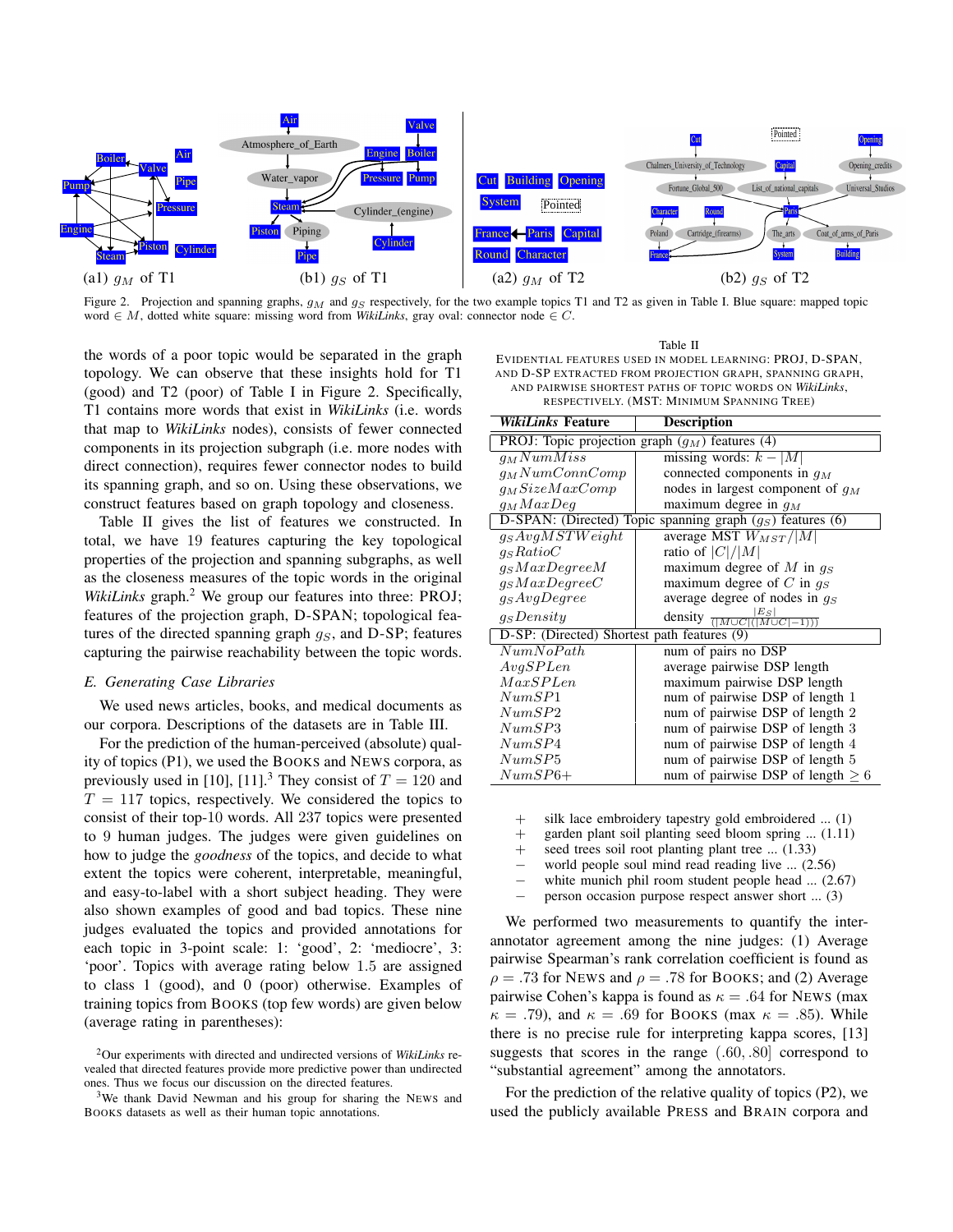Table III DATASETS USED IN OUR EXPERIMENTS.  $D$ : # DOCUMENTS IN THE CORPUS,  $T$ : # TOPICS,  $Labels$ : WHETHER HUMAN ANNOTATIONS EXIST OR NOT.

| <b>Dataset</b> |        | ᠇   | Labels | <b>Description</b>                            |
|----------------|--------|-----|--------|-----------------------------------------------|
| <b>BOOKS</b>   | 12.000 | 120 | Yes    | Books downloaded from the Internet Archive    |
| <b>NEWS</b>    | 55,000 | 117 | Yes    | NYTimes news articles from LDC Gigaword       |
| <b>PRESS</b>   | 2.246  | 100 | No     | Documents from the Associated Press           |
| <b>BRAIN</b>   | 10.000 | 200 | No     | Pubmed abstracts for the query "brain injury" |

learned LDA [1] topic models with  $T = 100$  and  $T = 200$ topics, respectively. We considered the top-10 words for each topic to be in the positive (good) class. For the negative class, we built three case libraries with words of ranks [11-20], [31-40], and [91-100]. This way we constructed three different learning tasks each with 200 and 400 training examples for PRESS<sup>4</sup> and BRAIN<sup>5</sup>, respectively. Examples of training topics from PRESS (top few words) are given below ([top 1-10] vs. [91-100]):

- + space soviet shuttle nasa launch mission earth venus ...
- jupiter day help report released days data laboratory ...
- + research scientists researchers animals project state ...
- − defense usda caused two temperatures side agricultural ...<br>+ power cars heat oil fuel energy electricity day ...
- power cars heat oil fuel energy electricity day ...
- account total carbon year just united lower i plan ...

# *F. Learning to Predict*

We train logistic regression classifiers with  $L_1$  norm regularization. More specifically, we are given  $n$  training examples (*n* topics)  $\{(x^{(i)}, y^{(i)}, i = 1, \ldots, n\})$ , where each  $x^{(i)} \in \mathbb{R}^m$  is an m dimensional feature vector, and  $y^{(i)} \in$  $\{1, 0\}$  denotes the class label (1: positive (good) vs. 0: negative (poor)). Logistic regression classifier models the probability distribution of the class label  $y$  given a feature vector x as  $p(y = 0|x; w) = \sigma(w^T x) = \frac{1}{1 + exp(-w^T x)}$ , where  $w \in \mathbb{R}^m$  are the parameters of the model (feature weights), and  $\sigma(.)$  is the sigmoid function. We regularize the logistic regression model using  $L_1$  norm, which corresponds to Bayesian learning under the Laplace prior of the parameters;  $p(w) = (\lambda/2)^m exp(-\lambda ||w||_1)$ , with  $\lambda > 0$ . We report the leave-one-out cross-validation accuracies.

#### III. EXPERIMENT RESULTS

### *A. Relative Quality Prediction*

The goal of this set of experiments is to understand the value of using the graph-centric evaluation framework we developed. Achieving promising performance on this pilot study would show us the feasibility of our approach. In Table IV, we present the prediction accuracy of our model on the PRESS and BRAIN topics. From the tables, we observe that using our graph-centric features we achieve improved classification performance in all cases, and when features are used collectively we obtain 15% to 30% boost over the random baseline. As expected, the boost is gradually higher for the easier tasks (from left to right) where the negative class words are chosen further down in the rank order of topic words. These preliminary results show that *WikiLinks* is useful as an external resource and that our method is suitable for topic quality prediction tasks.

# *B. Building baselines*

Before we move on to results on human-perceived (absolute) topic quality prediction, we introduce and compare two non-trivial baselines to our approach.

*1) Google baseline:* Given a set of k topic words, we used several Google operators<sup>6</sup> to query for results containing these words. From four types of Google queries we built four what we call "Google features" per topic: (1) all the topic words in their text; allintext: $word_1, word_2, \ldots, word_k$ (2) at least one topic word in their title; intitle: $word_1$  OR ... OR intitle:*word<sub>k</sub>*, (3) at least one topic word in their anchor; inanchor:word<sub>1</sub> OR ... OR inanchor:word<sub>k</sub>, and (4) at least one topic word in their URL; inurl: $word_1$  OR ... OR inurl: $word_k$ . For each topic word, we recorded the  $log(hitcount(query))$  for each of the Google features. Google features rely on an external resource; the Google search engine. However, they do not exploit graph-centric properties of any projection or spanning graphs.

*2) PPR baseline:* A second baseline classifier we built uses features based on the graph proximities among the topic words. To measure the proximity of a given pair of words on the *WikiLinks* graph, we used the personalized PageRank (PPR) scores [14]. Intuitively, the PPR score of a node  $v$  with respect to a given node  $u$  is high if there exist many, short paths between these two nodes. We constructed four PPR features capturing the pairwise graph-proximity between the topic words (excluding the self-pairs) as given in Table V. PPR-based features also exploit the underlying

| Table V                                                |                            |  |  |
|--------------------------------------------------------|----------------------------|--|--|
| PPR FEATURES GENERATED TO BUILD A BASELINE CLASSIFIER. |                            |  |  |
| <b>Description</b><br><b>PPR</b> Feature               |                            |  |  |
| AvgPPRscore                                            | average pairwise PPR score |  |  |
| MedPPRscore                                            | median pairwise PPR score  |  |  |
| AvgPPRorder                                            | average pairwise PPR order |  |  |
| MedPPRorder                                            | median pairwise PPR order  |  |  |

*WikiLinks* graph structure, and they are known as being more robust than shortest paths in capturing graph-centric proximities. However, PPR computations are expensive as they rely on the mixing of random walks with restarts on the input graph (in millions of nodes/edges). On the other hand,

<sup>6</sup>http://www.googleguide.com/advanced\_operators.html

<sup>4</sup>http://www.cs.princeton.edu/∼blei/lda-c/

<sup>5</sup>https://code.google.com/p/topic-modeling-tool/downloads/list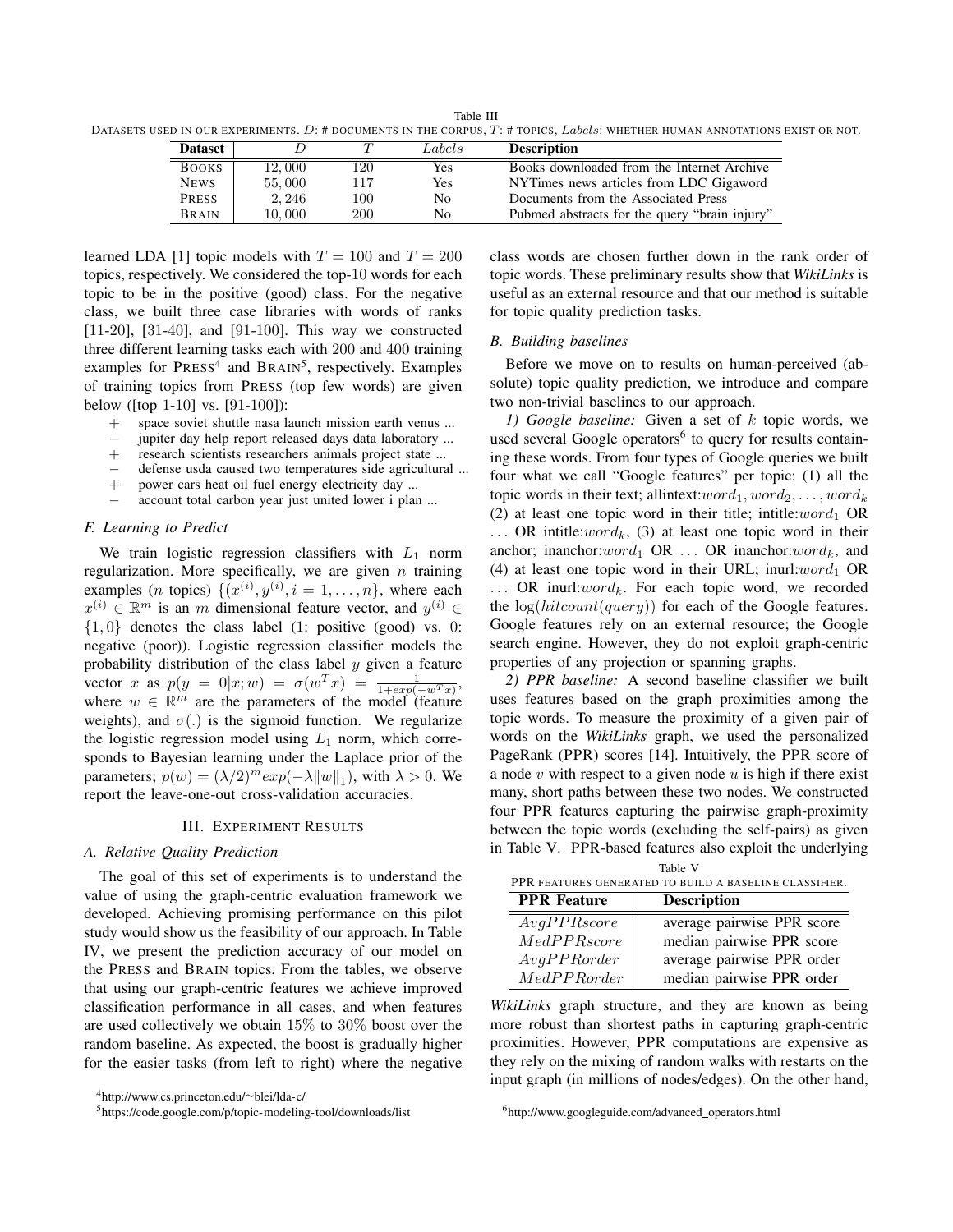Table IV PRESS|BRAIN RELATIVE QUALITY PREDICTION RESULTS. CLASSIFICATION ACCURACIES FOR PREDICTING RELATIVE (TOP-k VERSUS NON TOP-k) TOPIC QUALITY, FOR VARIOUS GROUPS OF FEATURES.

| top- $10$ vs.<br><b>Feature set</b> | $top-11-20$ |              | $top-131-40$ |              |              | $top-[91-100]$ |  |
|-------------------------------------|-------------|--------------|--------------|--------------|--------------|----------------|--|
|                                     | PRESS       | <b>BRAIN</b> | <b>PRESS</b> | <b>BRAIN</b> | <b>PRESS</b> | <b>BRAIN</b>   |  |
| BASELINE-MAJORITY                   | 0.500       | 0.500        | 0.500        | 0.500        | 0.500        | 0.500          |  |
| <b>PROJ</b>                         | 0.505       | 0.622        | 0.715        | 0.705        | 0.765        | 0.725          |  |
| D-SPAN                              | 0.650       | 0.687        | 0.760        | 0.740        | 0.805        | 0.762          |  |
| $D-SP$                              | 0.605       | 0.665        | 0.710        | 0.760        | 0.750        | 0.790          |  |
| PROJ+D-SPAN                         | 0.650       | 0.687        | 0.745        | 0.722        | 0.790        | 0.777          |  |
| PROJ+D-SP                           | 0.650       | 0.672        | 0.710        | 0.752        | 0.815        | 0.800          |  |
| PROJ+D-SPAN+D-SP                    | 0.660       | 0.687        | 0.735        | 0.752        | 0.810        | 0.807          |  |

Table VI BOOKS AND NEWS ABSOLUTE QUALITY PREDICTION RESULTS. ACCURACIES FOR PREDICTING ABSOLUTE (HUMAN-PERCEIVED) TOPIC QUALITY, FOR VARIOUS GROUPS OF FEATURES.

|                     |              |             | <b>BOOKS</b> |
|---------------------|--------------|-------------|--------------|
| <b>Feature set</b>  | <b>BOOKS</b> | <b>NEWS</b> | $+$ News     |
| BASELINE-MAJORITY   | 0.610        | 0.521       | 0.549        |
| BASELINE-GOOGLE     | 0.642        | 0.624       | 0.629        |
| <b>BASELINE-PPR</b> | 0.842        | 0.735       | 0.785        |
| <b>PROJ</b>         | 0.875        | 0.812       | 0.848        |
| D-SPAN              | 0.892        | 0.769       | 0.844        |
| D-SP                | 0.883        | 0.786       | 0.852        |
| PROJ+D-SPAN         | 0.883        | 0.795       | 0.844        |
| PROJ+D-SP           | 0.892        | 0.795       | 0.848        |
| PROJ+D-SPAN+D-SP    | 0.900        | 0.821       | 0.831        |

Table VII CROSS-DOMAIN ABSOLUTE QUALITY PREDICTION RESULTS.

| Test<br>Train | <b>BOOKS</b> | <b>NEWS</b> |
|---------------|--------------|-------------|
| <b>BOOKS</b>  | 0.900        | 0.769       |
| <b>NEWS</b>   | 0.867        | 0.821       |

computing our graph features is fast since projected graphs are fairly small, and finding the shortest paths takes only a few seconds as often times the mapped nodes are close-by and thus most of the graph need not be traversed. Therefore PPR is a strong but expensive baseline.

#### *C. Absolute (Human-Perceived) Quality Prediction*

In Table VI, we present our main results. We observe that *all* subsets of our feature groups outperform all three baselines. In particular, the Google baseline introduces 3-10% improvement in accuracy over the majority-class baseline, and the PPR baseline based on the *WikiLinks* graph structure yields up to 23% increase. While these demonstrate the value of *WikiLinks* for this task, PPR baseline is costly. On the other hand, all our graph-centric features introduce at least 25% and up to 30% boost over the majority baseline. In fact even the simplest group of our features PROJ, based on the immediate induced subgraph of topic words on the *WikiLinks*, outperforms the baselines alone.<sup>7</sup>



SELECTED FEATURES AND LEARNED COEFFICIENTS OF OUR L1-REGULARIZED LOGISTIC REGRESSION MODEL FOR BOOKS AND NEWS. NEGATIVE (POSITIVE) COEFFICIENTS CONTRIBUTE TO THE ODDS OF A GIVEN TOPIC TO BE GOOD (POOR) QUALITY.

| <b>Selected Feature</b> | Coef: BOOKS | Coef: NEWS |
|-------------------------|-------------|------------|
| $g_M NumMiss$           | 0.0626      | 0.0918     |
| $q_S Ratio$             | 0.2940      | 0.5909     |
| $g_M MaxDeg$            | $-0.2921$   | $-0.4541$  |
| $q_MSizeMaxComp$        | $-0.8667$   |            |
| $g_SAvgMSTWeight$       |             | 0.2598     |
| NumSP2                  | $-0.9685$   |            |

Cross-domain classification. In order to understand the generalization power of our framework, we learned a classification model using the BOOKS dataset and tested it on the NEWS dataset, similarly we also trained on NEWS and treated BOOKS as our test data. We show our results in Table VII. We observe that the cross-domain accuracies are fairly comparable to those of within-domain. This generalization power is particularly driven by our graph-centric features that are domain-independent.

Analysis of the prediction models. Finally, we study the characteristics of our learned models. As we use Lassoregularization in our model training which lends itself to feature selection, we analyze the selected features (i.e. those with non-zero coefficients) for BOOKS and NEWS, as given in Table VIII. Features with positive coefficients contribute to the odds that a given topic is poor, whereas features with negative coefficients advocate for the topic being good. More specifically, we deduce that good topics are those with fewer missing mapped words onto *WikiLinks* (or larger M), fewer connector nodes  $C$  in their spanning graphs  $g_S$ , and higher degree nodes in their projection graphs.

# IV. RELATED WORK

Topic modeling has been studied widely in machine learning [1], [15] (LDA, random projections), information retrieval [2], [3] (LSI, pLSA), and cognitive science [16].

Most works in quantitative evaluation of topic models [7] employ a variety of measures of model fit, such as estimating the likelihood of held-out documents or measuring the performance of an external task that is independent of the topic space such as information retrieval. While useful, these

 $<sup>7</sup>$ Note that combined features do not always yield the best accuracy. We</sup> attribute this to the fact that learning with more features increases the size and complexity of our model space.